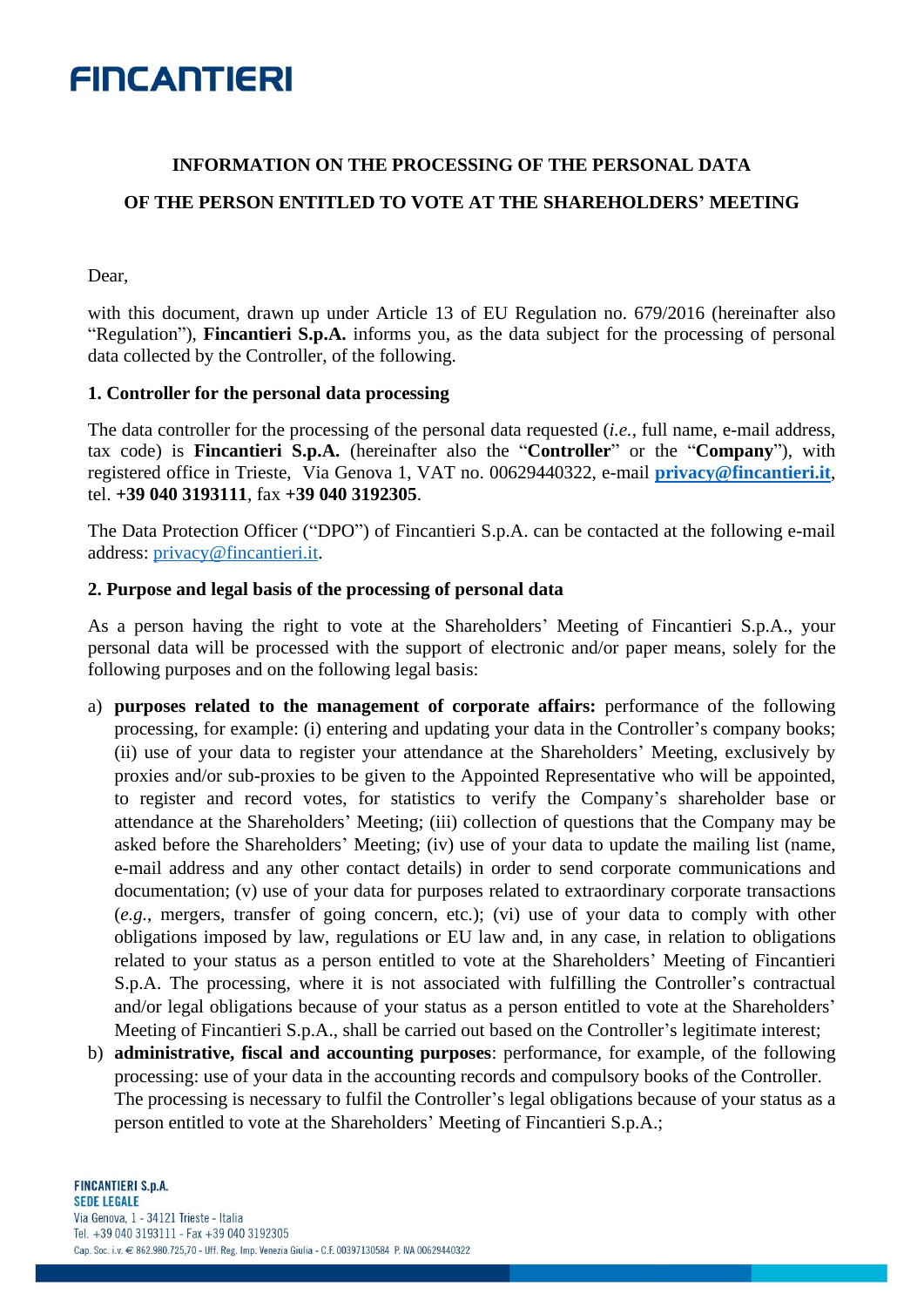- c) **audit and/or legal and regulatory compliance purposes:** the processing is necessary to fulfil the Controller's legal obligations and to enable compliance with the corporate procedures adopted by the Company. The processing, where not associated with the performance of the Controller's contractual and/or legal obligations due to your status as a person entitled to vote at the Shareholders' Meeting of Fincantieri S.p.A., shall be carried out based on the Controller's legitimate interest in carrying out checks on the Company's processes and activities;
- d) **litigation management purposes**: the processing is necessary to enforce or defense a right in court or in a preliminary phase to the judgment.

In addition, your data will be processed within Fincantieri S.p.A. by personnel duly appointed and instructed by the Controller.

#### **3. Recipients of personal data**

Your personal data may be communicated, strictly in relation to and in line with the purposes listed above, to the following categories of subjects:

- the service company that operates as a Service Centre on behalf of Fincantieri S.p.A. at Monte Titoli S.p.A. and is in charge of keeping Fincantieri S.p.A.'s Shareholders' register;
- the service company that provides technical and operational assistance for the management of the Shareholders' Meetings of Fincantieri S.p.A.;
- banks:
- companies acting as Shareholders' representative appointed under Article 135-*undecies* of Legislative Decree no. 58/98 (Italian Consolidated Finance Law), to collect voting proxies/subproxies relating to the Shareholders' Meeting as well as to fulfil the formalities with the obligations inherent in the representation in the Shareholders' Meeting and the expression of the vote of the person represented;
- suppliers;
- public administration bodies in compliance with legal obligations;
- the judicial authority;
- other entities for whom laws impose an obligation to disclose and/or in cases where the disclosure must be made pursuant to a contractual relationship with the Controller.

The contact data for the external processors who carry out activities in the Controller's interest may be requested by you at the following e-mail address: [privacy@fincantieri.it.](mailto:privacy@fincantieri.it)

#### **4. Transfer of personal data to a third country or an international organisation**

The Controller may transfer your personal data outside the European Economic Area ("EEA"). To protect your data in the context of international transfers, the Controller will adopt appropriate safeguards, *i.e.*, adequacy decisions of the European Commission pursuant to Article 45 of the Regulation, standard contractual clauses approved by the European Commission and contractual tools that provide adequate safeguards (Article 46 of the Regulation). Alternatively, transfers will be made based on the exceptions provided in Article 49 of the Regulation (*i.e.*, consent of the data subject, the transfer is necessary for contractual/pre-contractual purposes, overriding public interest, right of defence in court, vital interests of the data subject or of other persons, data entered in a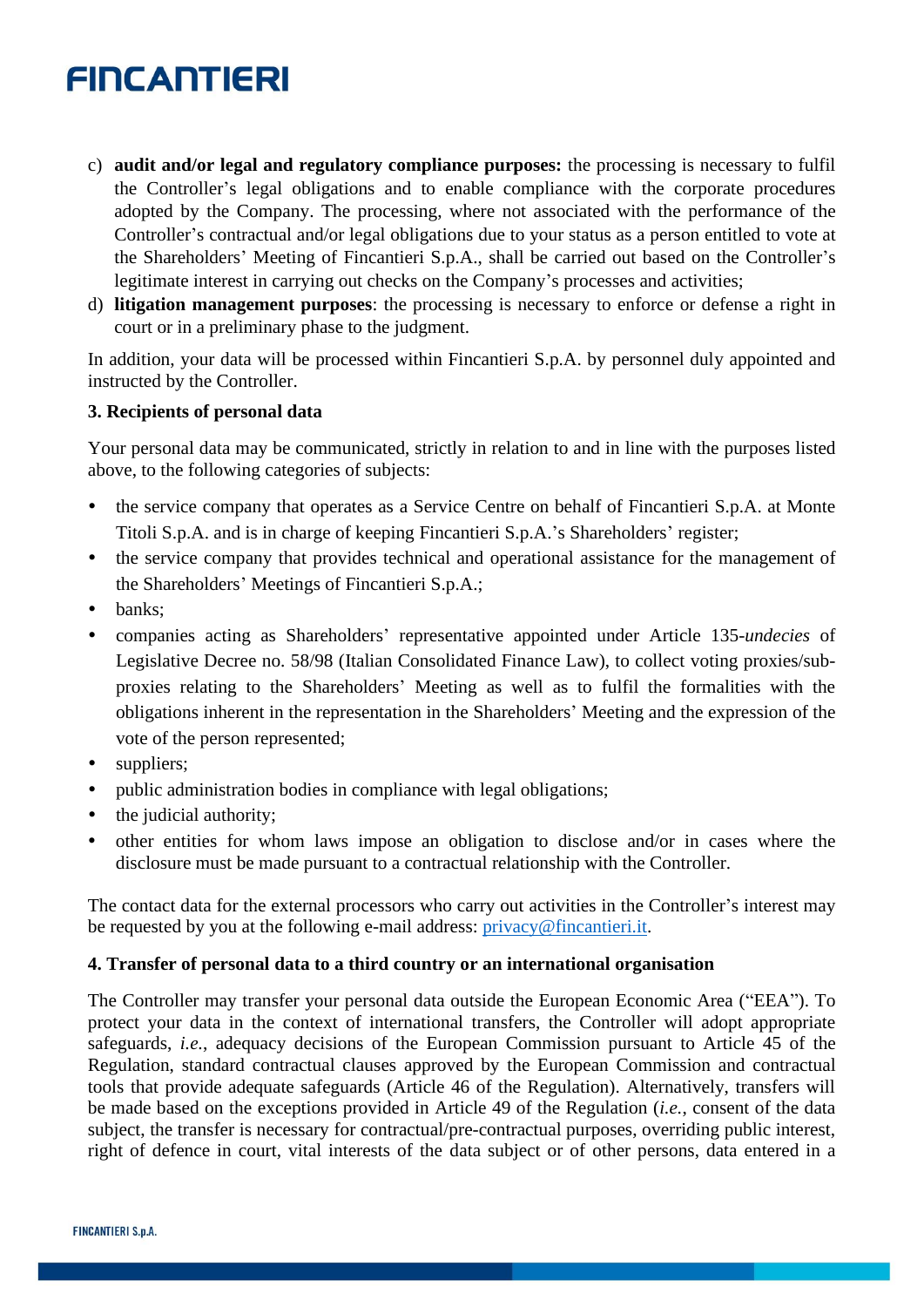public register).

#### **5. Period of retention of personal data**

Your data will be kept for the time necessary to fulfil the contractual obligations and the additional purposes described above for up to ten (10) years following the end of the relationship between you and the Controller, unless there are certain requirements that justify retaining the data for a longer period, such as the occurrence of litigation. In the latter case, the data will be retained until the time limit for appeals has expired.

#### **6. Rights of the data subject**

We inform you that as a data subject you have the right to obtain from the Controller:

| <b>Right of access:</b><br>(Article<br>15<br>of<br>the<br>Regulation)                                                              | confirmation as to whether or not personal data concerning you are<br>being processed, and, where that is the case, the right to obtain,<br>among other things, access to your personal data and information<br>regarding the purposes of the processing, the categories of personal<br>data concerned and the recipients or categories of recipients to<br>whom the personal data have been or will be disclosed. |
|------------------------------------------------------------------------------------------------------------------------------------|--------------------------------------------------------------------------------------------------------------------------------------------------------------------------------------------------------------------------------------------------------------------------------------------------------------------------------------------------------------------------------------------------------------------|
| <b>Right to rectification:</b><br>(Article<br>16<br>of<br>the<br>Regulation)                                                       | (i) rectification without undue delay of inaccurate personal data<br>concerning you and (ii) completion of your personal data, where<br>incomplete.                                                                                                                                                                                                                                                                |
| Right to erasure ("right<br>to be forgotten"):<br>17<br>of<br>(Article<br>the<br>Regulation)                                       | deletion of personal data concerning you without undue delay.                                                                                                                                                                                                                                                                                                                                                      |
| Right to restriction of<br>processing:<br>(Article<br>- 18<br>of<br>the<br>Regulation)                                             | restriction of processing in the cases listed in Article 18 of the<br>Regulation.                                                                                                                                                                                                                                                                                                                                  |
| object<br><b>Right</b><br>to<br>to<br>processing under Article<br>$6(1)(e)$ or (f):<br>of<br>(Article)<br>21<br>the<br>Regulation) | objection, at any time, on grounds relating to your particular<br>situation, to the processing of personal data relating to you under<br>Article $6(1)(e)$ or (f), including profiling on the basis of such<br>provisions.                                                                                                                                                                                         |

You may exercise the above rights at any time by sending a request to the following e-mail address: [privacy@fincantieri.it.](mailto:privacy@fincantieri.it)